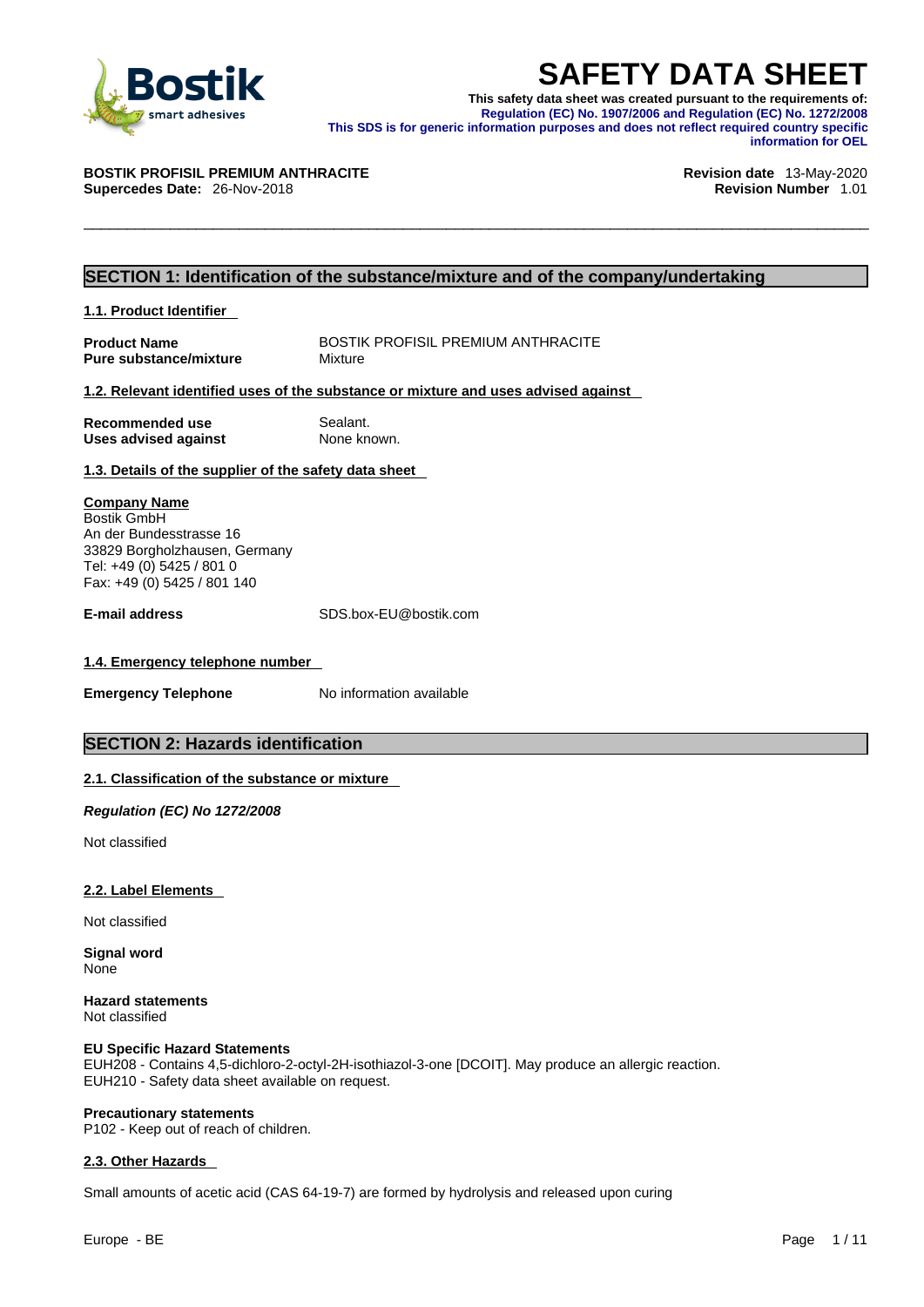#### **PBT & vPvB**

This mixture contains no substance considered to be persistent, bioaccumulating or toxic (PBT) This mixture contains no substance considered to be very persistent nor very bioaccumulating (vPvB)

#### **SECTION 3: Composition/information on ingredients**

#### **3.1 Substances**

Not applicable

#### **3.2. Mixtures**

| <b>Chemical name</b>                                 | <b>EC No</b> | <b>CAS No</b> | Weight-%      | <b>Classification</b><br>according to<br><b>Regulation (EC)</b><br>No. 1272/2008<br>[CLP]                                                                                                             | <b>Specific</b><br>concentration limit<br>(SCL) | <b>REACH</b><br><b>Registration</b><br><b>Number</b> |
|------------------------------------------------------|--------------|---------------|---------------|-------------------------------------------------------------------------------------------------------------------------------------------------------------------------------------------------------|-------------------------------------------------|------------------------------------------------------|
| Silanetriol, ethyl-,<br>triacetate                   | 241-677-4    | 17689-77-9    | $1 - 2.5$     | Skin Corr. 1B<br>(H314)<br>Acute Tox. 4<br>(H302)<br>Eye Dam. 1<br>(H318)<br>(EUH014)                                                                                                                 |                                                 | 01-2119881778-<br>15-XXXX                            |
| 4,5-dichloro-2-octyl-2H-i<br>sothiazol-3-one [DCOIT] | 264-843-8    | 64359-81-5    | $0.01 - 0.05$ | Skin Corr. 1B<br>(H314)<br>Eye Dam. 1<br>(H318)<br>Skin Sens. 1A<br>(H317)<br>Acute Tox. 4<br>(H302)<br>Acute Tox. 2<br>(H330)<br>Aquatic Acute 1<br>(H400) M=100<br>Aquatic Chronic<br>$1(410) M=10$ |                                                 | --                                                   |

#### **Full text of H- and EUH-phrases: see section 16**

Note: ^ indicates not classified, however, the substance is listed in section 3 as it has an OEL

This product does not contain candidate substances of very high concern at a concentration >=0.1% (Regulation (EC) No. 1907/2006 (REACH), Article 59)

#### **SECTION 4: First aid measures**

### **4.1. Description of first aid measures**

| <b>General advice</b> | If medical advice is needed, have product container or label at hand.                                                                                                   |
|-----------------------|-------------------------------------------------------------------------------------------------------------------------------------------------------------------------|
| <b>Inhalation</b>     | Remove to fresh air. (Call a doctor if symptoms occur).                                                                                                                 |
| Eye contact           | Immediately flush with plenty of water. After initial flushing, remove any contact lenses<br>and continue flushing for at least 15 minutes. Consult an ophthalmologist. |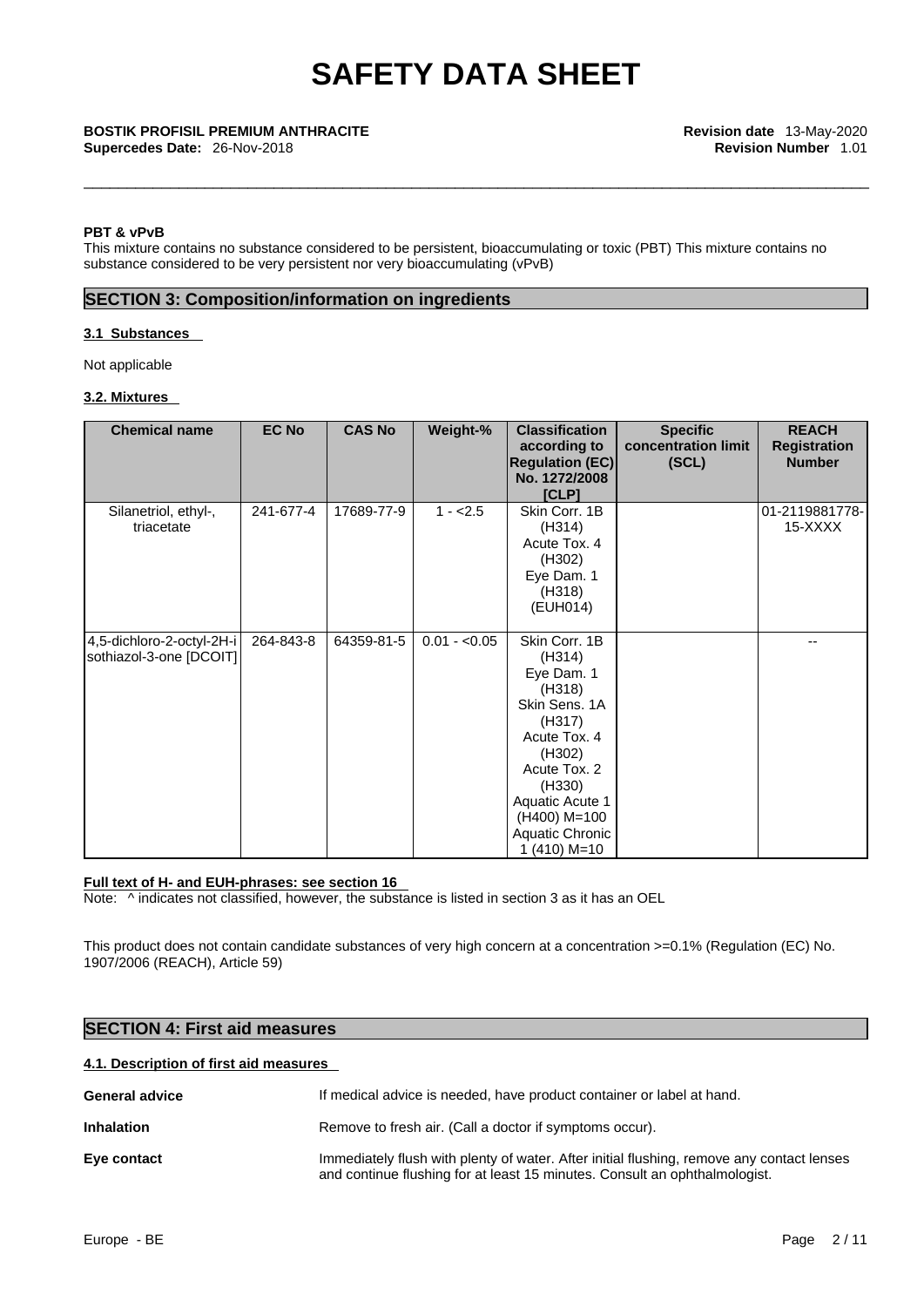#### \_\_\_\_\_\_\_\_\_\_\_\_\_\_\_\_\_\_\_\_\_\_\_\_\_\_\_\_\_\_\_\_\_\_\_\_\_\_\_\_\_\_\_\_\_\_\_\_\_\_\_\_\_\_\_\_\_\_\_\_\_\_\_\_\_\_\_\_\_\_\_\_\_\_\_\_\_\_\_\_\_\_\_\_\_\_\_\_\_\_\_ **BOSTIK PROFISIL PREMIUM ANTHRACITE Revision date** 13-May-2020 **Supercedes Date: 26-Nov-2018**

| <b>Skin contact</b>                                              | Wash skin with soap and water. In the case of skin irritation or allergic reactions see a<br>doctor.                                                   |
|------------------------------------------------------------------|--------------------------------------------------------------------------------------------------------------------------------------------------------|
| Ingestion                                                        | Do NOT induce vomiting. If swallowed, rinse mouth with water (only if the person is<br>conscious). Call a doctor or poison control centre immediately. |
| 4.2. Most important symptoms and effects, both acute and delayed |                                                                                                                                                        |
| <b>Symptoms</b>                                                  | No information available.                                                                                                                              |
|                                                                  | 4.3. Indication of any immediate medical attention and special treatment needed                                                                        |
| <b>Note to doctors</b>                                           | Treat symptomatically.                                                                                                                                 |
|                                                                  |                                                                                                                                                        |
| <b>SECTION 5: Firefighting measures</b>                          |                                                                                                                                                        |
| 5.1. Extinguishing media                                         |                                                                                                                                                        |
| Suitable extinguishing media                                     | Water spray, carbon dioxide (CO2), dry chemical, alcohol-resistant foam.                                                                               |
| Unsuitable extinguishing media                                   | Full water jet. Do not scatter spilled material with high pressure water streams.                                                                      |
| 5.2. Special hazards arising from the substance or mixture       |                                                                                                                                                        |
| chemical                                                         | Specific hazards arising from the Thermal decomposition can lead to release of toxic and corrosive gases/vapours.                                      |
| <b>Hazardous combustion products</b>                             | Carbon monoxide. Carbon dioxide (CO2).                                                                                                                 |
| 5.3. Advice for firefighters                                     |                                                                                                                                                        |
| Special protective equipment for<br>fire-fighters                | Wear self contained breathing apparatus for fire fighting if necessary.                                                                                |
|                                                                  |                                                                                                                                                        |

## **SECTION 6: Accidental release measures**

## **6.1. Personal precautions, protective equipment and emergency procedures**

| <b>Personal precautions</b>                               | Ensure adequate ventilation. Use personal protective equipment as required. Avoid<br>contact with skin, eyes or clothing.               |
|-----------------------------------------------------------|-----------------------------------------------------------------------------------------------------------------------------------------|
| <b>Other information</b>                                  | Ventilate the area. Prevent further leakage or spillage if safe to do so.                                                               |
| For emergency responders                                  | Use personal protection recommended in Section 8.                                                                                       |
| 6.2. Environmental precautions                            |                                                                                                                                         |
| <b>Environmental precautions</b>                          | Prevent product from entering drains. Do not allow to enter into soil/subsoil. See Section<br>12 for additional Ecological Information. |
| 6.3. Methods and material for containment and cleaning up |                                                                                                                                         |
| <b>Methods for containment</b>                            | Absorb with earth, sand or other non-combustible material and transfer to containers for<br>later disposal.                             |
| Methods for cleaning up                                   | Take up mechanically, placing in appropriate containers for disposal.                                                                   |
| 6.4. Reference to other sections                          |                                                                                                                                         |
| Reference to other sections                               | See section 8 for more information. See section 13 for more information.                                                                |
|                                                           |                                                                                                                                         |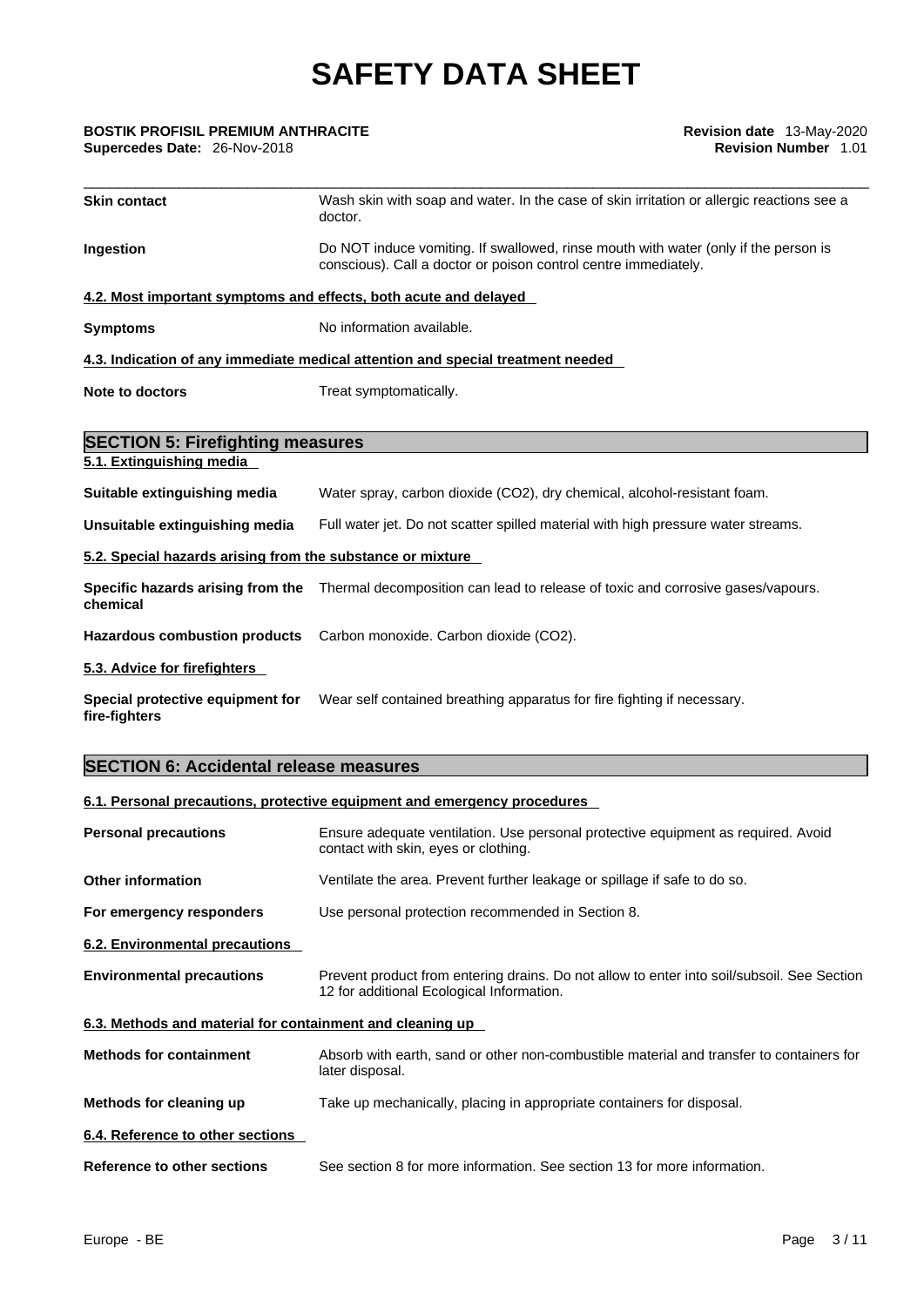\_\_\_\_\_\_\_\_\_\_\_\_\_\_\_\_\_\_\_\_\_\_\_\_\_\_\_\_\_\_\_\_\_\_\_\_\_\_\_\_\_\_\_\_\_\_\_\_\_\_\_\_\_\_\_\_\_\_\_\_\_\_\_\_\_\_\_\_\_\_\_\_\_\_\_\_\_\_\_\_\_\_\_\_\_\_\_\_\_\_\_ **BOSTIK PROFISIL PREMIUM ANTHRACITE Revision date** 13-May-2020

**Supercedes Date:** 26-Nov-2018 **Revision Number** 1.01

### **SECTION 7: Handling and storage**

| 7.1. Precautions for safe handling                                |                                                                                                                                                              |
|-------------------------------------------------------------------|--------------------------------------------------------------------------------------------------------------------------------------------------------------|
| Advice on safe handling                                           | Ensure adequate ventilation. Use personal protective equipment as required. Avoid<br>contact with skin, eyes or clothing.                                    |
| <b>General hygiene considerations</b>                             | Do not eat, drink or smoke when using this product. Wash hands before breaks and after<br>work. Take off all contaminated clothing and wash it before reuse. |
| 7.2. Conditions for safe storage, including any incompatibilities |                                                                                                                                                              |
| <b>Storage Conditions</b>                                         | Protect from moisture. Keep containers tightly closed in a dry, cool and well-ventilated<br>place. Keep away from food, drink and animal feedingstuffs.      |
| 7.3. Specific end use(s)                                          |                                                                                                                                                              |
| <b>Specific Use(s)</b><br>Sealant.                                |                                                                                                                                                              |
|                                                                   | Risk Management Methods (RMM) The information required is contained in this Safety Data Sheet.                                                               |
| <b>Other information</b>                                          | Observe technical data sheet.                                                                                                                                |
|                                                                   |                                                                                                                                                              |

## **SECTION 8: Exposure controls/personal protection**

#### **8.1. Control parameters**

**Exposure Limits** Small amounts of acetic acid (CAS 64-19-7) are formed by hydrolysis and released upon curing

**Only European Community Occupational Exposure Limits will be shown in this document. Please refer to regional SDS for further information.** 

**Derived No Effect Level (DNEL)** No information available

**Predicted No Effect Concentration** No information available. **(PNEC)** 

## **8.2. Exposure controls Engineering controls** Ensure adequate ventilation, especially in confined areas. **Personal Protective Equipment Eye/face protection** Wear safety glasses with side shields (or goggles). Eye protection must conform to standard EN 166 **Hand protection** Wear suitable gloves. Glove thickness > 0.7mm. Recommended Use:. Neoprene™. Nitrile rubber. Butyl rubber. Ensure that the breakthrough time of the glove material is not exceeded. Refer to glove supplier for information on breakthrough time for specific gloves. The breakthrough time for the mentioned glove material is in general greater than 480 min. Gloves must conform to standard EN 374 **Skin and body protection** Wear suitable protective clothing. **Respiratory protection** Ensure adequate ventilation, especially in confined areas. In case of inadequate ventilation wear respiratory protection. Wear a respirator conforming to EN 140 with Type A/P2 filter or better. **Recommended filter type:** Organic gases and vapours filter conforming to EN 14387. Brown. White.

**Environmental exposure controls** Do not allow uncontrolled discharge of product into the environment.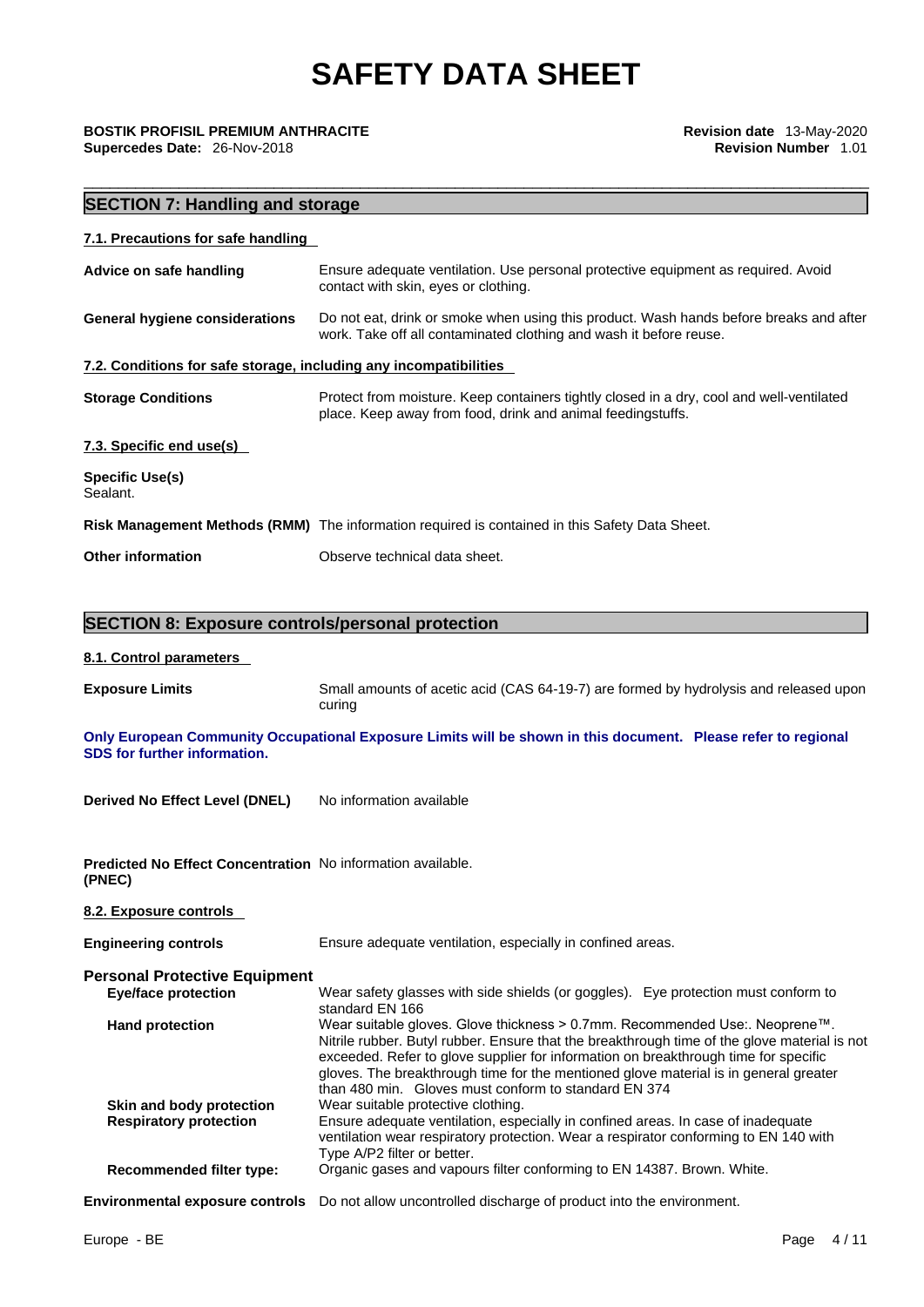\_\_\_\_\_\_\_\_\_\_\_\_\_\_\_\_\_\_\_\_\_\_\_\_\_\_\_\_\_\_\_\_\_\_\_\_\_\_\_\_\_\_\_\_\_\_\_\_\_\_\_\_\_\_\_\_\_\_\_\_\_\_\_\_\_\_\_\_\_\_\_\_\_\_\_\_\_\_\_\_\_\_\_\_\_\_\_\_\_\_\_ **BOSTIK PROFISIL PREMIUM ANTHRACITE Revision date** 13-May-2020 **Supercedes Date:** 26-Nov-2018 **Revision Number** 1.01

## **SECTION 9: Physical and chemical properties**

#### **9.1. Information on basic physical and chemical properties**

| <b>Physical state</b><br>Appearance<br>Colour<br>Odour<br><b>Odour threshold</b> | Liquid<br>Paste<br><b>Grey Black</b><br>Acetic acid<br>No information available |                  |
|----------------------------------------------------------------------------------|---------------------------------------------------------------------------------|------------------|
| <b>Property</b>                                                                  | <b>Values</b>                                                                   | Remarks • Method |
| рH                                                                               | No data available                                                               |                  |
| Melting point / freezing point                                                   | No data available                                                               |                  |
| Boiling point / boiling range                                                    | No data available                                                               |                  |
| <b>Flash point</b>                                                               | > 150 °C                                                                        |                  |
| <b>Evaporation rate</b>                                                          | No data available                                                               |                  |
| <b>Flammability (solid, gas)</b>                                                 | Not applicable for liquids.                                                     |                  |
| <b>Flammability Limit in Air</b>                                                 |                                                                                 |                  |
| Upper flammability or explosive No data available                                |                                                                                 |                  |
| <b>limits</b>                                                                    |                                                                                 |                  |
| Lower flammability or explosive No data available                                |                                                                                 |                  |
| limits                                                                           |                                                                                 |                  |
| Vapour pressure                                                                  | No data available                                                               |                  |
| <b>Vapour density</b>                                                            | No data available                                                               |                  |
| <b>Relative density</b>                                                          | 1.0                                                                             |                  |
| <b>Water solubility</b>                                                          | No data available                                                               |                  |
| Solubility(ies)                                                                  | No data available                                                               |                  |
| <b>Partition coefficient</b>                                                     | No data available                                                               |                  |
| <b>Autoignition temperature</b>                                                  | 427 °C                                                                          |                  |
| <b>Decomposition temperature</b>                                                 | No data available                                                               |                  |
| <b>Kinematic viscosity</b>                                                       | No data available                                                               |                  |
| <b>Dynamic viscosity</b>                                                         | No data available                                                               |                  |
| <b>Explosive properties</b>                                                      | No data available                                                               |                  |
| <b>Oxidising properties</b>                                                      | No data available                                                               |                  |
| 9.2. Other information                                                           |                                                                                 |                  |
| Solid content (%)                                                                | No information available                                                        |                  |
| <b>VOC Content (%)</b>                                                           | $< 30$ g/L                                                                      |                  |
| <b>Density</b>                                                                   | 1.0 $g/cm^{3}$                                                                  |                  |

## **SECTION 10: Stability and reactivity**

| 10.1. Reactivity                         |                                 |
|------------------------------------------|---------------------------------|
| Reactivity                               | Product cures with moisture.    |
| 10.2. Chemical stability                 |                                 |
| Stabilitv                                | Stable under normal conditions. |
| <b>Explosion Data</b>                    |                                 |
| Sensitivity to mechanical<br>impact      | None.                           |
| Sensitivity to static discharge          | None.                           |
| 10.3. Possibility of hazardous reactions |                                 |

**Possibility of hazardous reactions** None under normal processing.

#### **10.4. Conditions to avoid**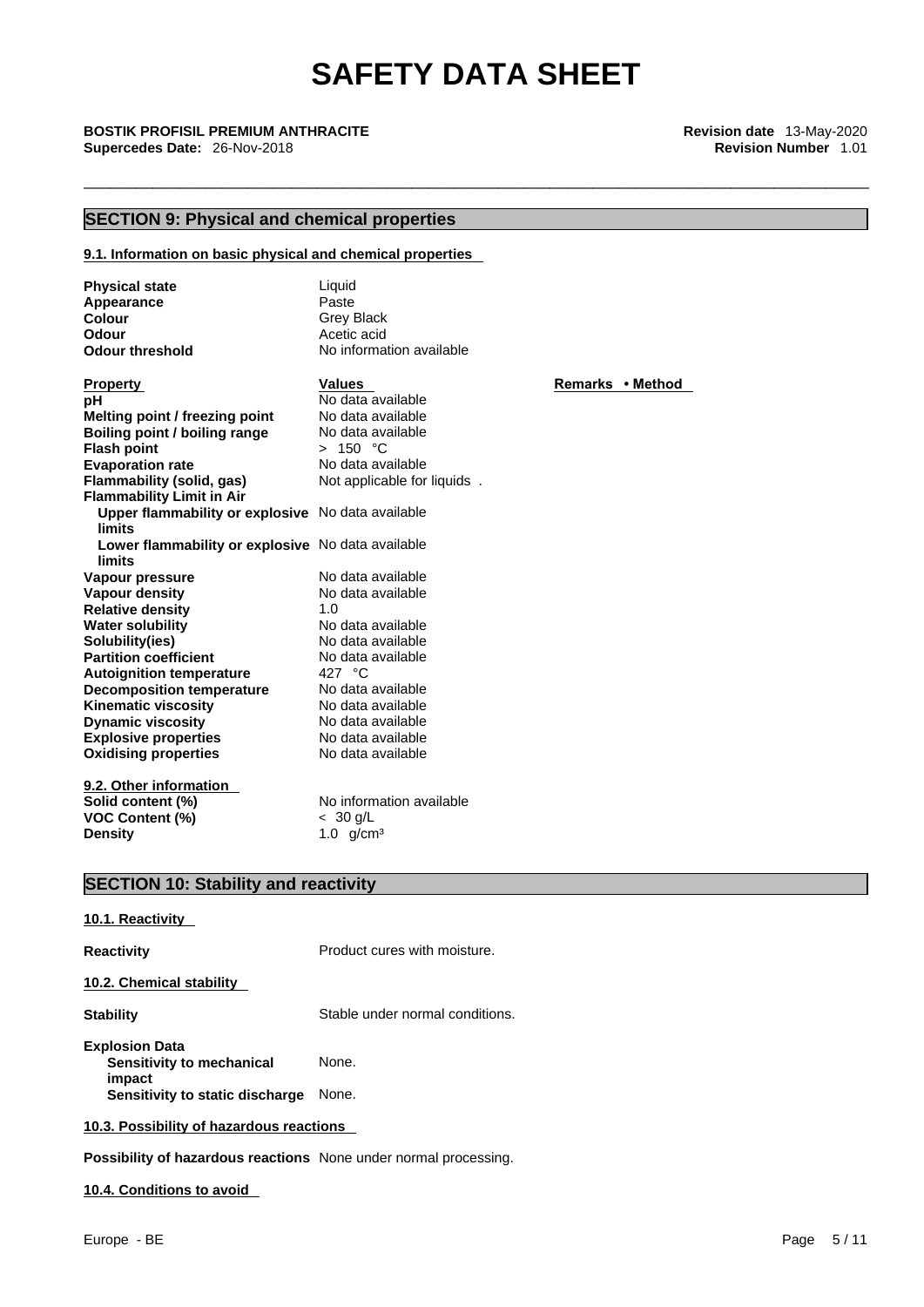| <b>Conditions to avoid</b>                   | Protect from moisture. Product cures with moisture.                                                                      |
|----------------------------------------------|--------------------------------------------------------------------------------------------------------------------------|
| 10.5. Incompatible materials                 |                                                                                                                          |
| Incompatible materials                       | None known based on information supplied.                                                                                |
| 10.6. Hazardous decomposition products       |                                                                                                                          |
| <b>Hazardous decomposition</b><br>products   | None under normal use conditions. Stable under recommended storage conditions.                                           |
| <b>SECTION 11: Toxicological information</b> |                                                                                                                          |
| 11.1. Information on toxicological effects   |                                                                                                                          |
| Information on likely routes of exposure     |                                                                                                                          |
| <b>Product Information</b>                   |                                                                                                                          |
| <b>Inhalation</b>                            | Based on available data, the classification criteria are not met.                                                        |
| Eye contact                                  | Based on available data, the classification criteria are not met.                                                        |
| <b>Skin contact</b>                          | Based on available data, the classification criteria are not met.                                                        |
| Ingestion                                    | Based on available data, the classification criteria are not met.                                                        |
|                                              | $\sim$ . The contract of the contract of the contract of the contract of the function of the contract of the contract of |

#### **Symptoms related to the physical, chemical and toxicological characteristics**

**Symptoms** No information available.

#### **Numerical measures of toxicity**

#### **Acute Toxicity**

#### **Component Information**

| Chemical name                    | Oral LD50              | Dermal LD50               | Inhalation LC50           |
|----------------------------------|------------------------|---------------------------|---------------------------|
| 4,5-dichloro-2-octyl-2H-isothiaz | $=1636$ mg/kg (Rattus) | > 2000 mg/kg (Oryctolagus | $=0.26$ mg/L (Rattus) 4 h |
| ol-3-one [DCOIT]                 |                        | cuniculus)                |                           |
| 64359-81-5                       |                        |                           |                           |

#### **Delayed and immediate effects as well as chronic effects from short and long-term exposure**

**Skin corrosion/irritation** The assessment of the result of testing was done in accordance with the guideline of the Commission 92/ 69/ EEC.

| <b>Product Information</b> |         |                        |                       |                |                     |
|----------------------------|---------|------------------------|-----------------------|----------------|---------------------|
| Method                     | Species | <b>IExposure route</b> | <b>Effective dose</b> | IExposure time | <b>IResults</b>     |
|                            | Rabbit  | Dermal                 |                       |                | lProduct score <=1  |
|                            |         |                        |                       |                | <b>Non-irritant</b> |

#### **Serious eye damage/eye irritation** By analogy to another tested similar product: No irritation after contact to the eyes. (H319 is void). The assessment of the result of testing was done in accordance with the guideline of the Commission 92/ 69/ EEC.

#### Product Information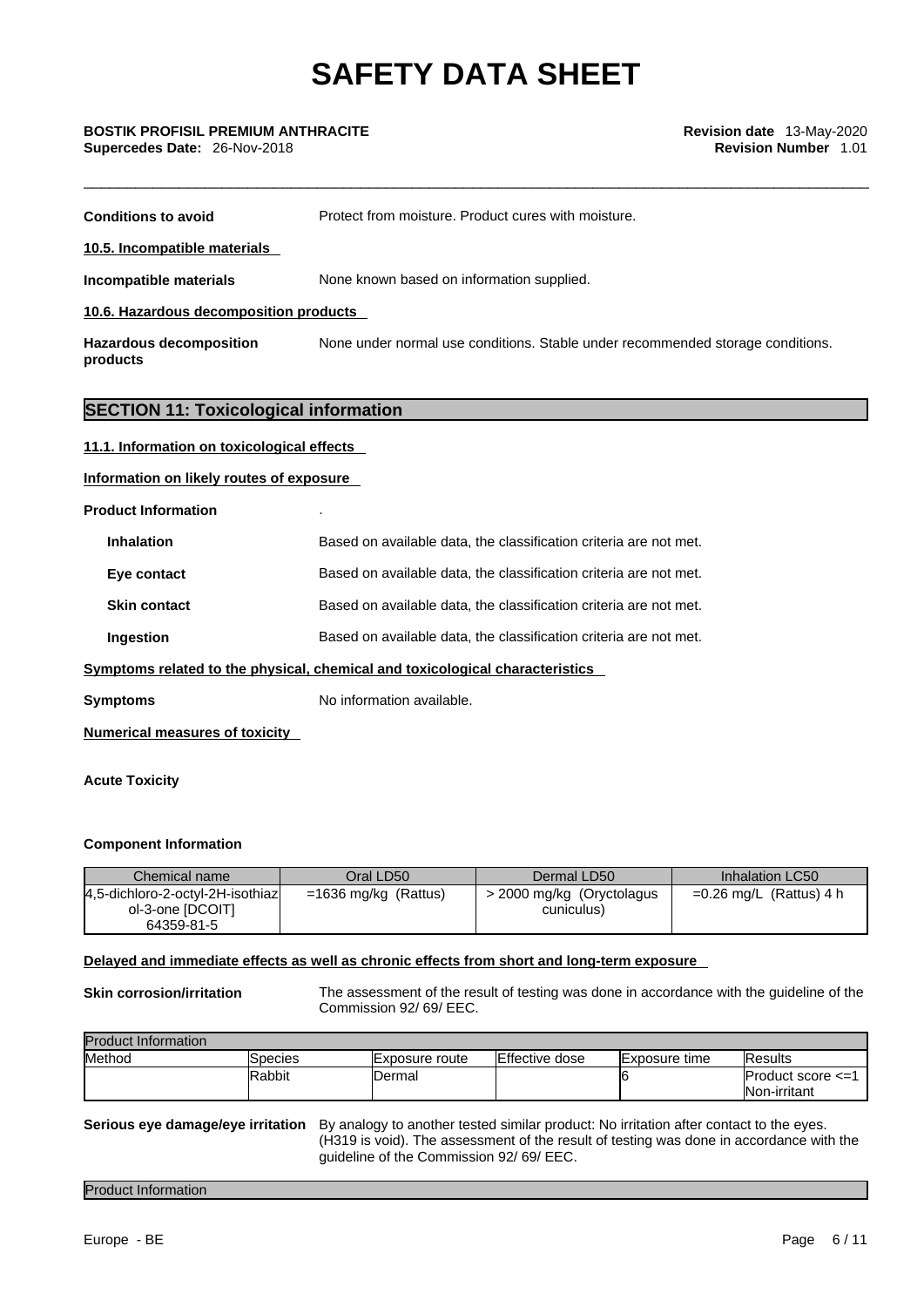**Supercedes Date:** 26-Nov-2018 **Revision Number** 1.01

# \_\_\_\_\_\_\_\_\_\_\_\_\_\_\_\_\_\_\_\_\_\_\_\_\_\_\_\_\_\_\_\_\_\_\_\_\_\_\_\_\_\_\_\_\_\_\_\_\_\_\_\_\_\_\_\_\_\_\_\_\_\_\_\_\_\_\_\_\_\_\_\_\_\_\_\_\_\_\_\_\_\_\_\_\_\_\_\_\_\_\_ **BOSTIK PROFISIL PREMIUM ANTHRACITE Revision date** 13-May-2020

| Method | Species       | Exposure route | Effective dose | lExposure time | <b>Results</b>                                   |
|--------|---------------|----------------|----------------|----------------|--------------------------------------------------|
|        | <b>Rabbit</b> | leve           |                | 3 davs<br>∼י   | $Product score < = 1$<br><b>Non</b><br>-irritant |

**Respiratory or skin sensitisation** May produce an allergic reaction.

| Component Information                                         |            |                |                |  |
|---------------------------------------------------------------|------------|----------------|----------------|--|
| 4,5-dichloro-2-octyl-2H-isothiazol-3-one [DCOIT] (64359-81-5) |            |                |                |  |
| Method                                                        | Species    | Exposure route | <b>Results</b> |  |
| OECD Test No. 406: Skin<br>Sensitisation                      | Guinea pig |                | sensitising    |  |

| Germ cell mutagenicity          | Based on available data, the classification criteria are not met.                        |
|---------------------------------|------------------------------------------------------------------------------------------|
| Carcinogenicity                 | Based on available data, the classification criteria are not met.                        |
|                                 | The table below indicates whether each agency has listed any ingredient as a carcinogen. |
| <b>Reproductive toxicity</b>    | Based on available data, the classification criteria are not met.                        |
| <b>STOT - single exposure</b>   | Based on available data, the classification criteria are not met.                        |
| <b>STOT - repeated exposure</b> | Based on available data, the classification criteria are not met.                        |
| <b>Aspiration hazard</b>        | Based on available data, the classification criteria are not met.                        |

#### **SECTION 12: Ecological information**

#### **12.1. Toxicity**

#### **Ecotoxicity** .

| Chemical name            | Algae/aquatic<br>plants   | Fish          | Toxicity to<br>Micro-organisms | Crustacea     | M-Factor | M-Factor<br>(long-term) |
|--------------------------|---------------------------|---------------|--------------------------------|---------------|----------|-------------------------|
| 4,5-dichloro-2-octyl-2H- | EC50 (72h)                | LC50 (96h)    |                                | EC50 (48h)    | 100      | 10                      |
| isothiazol-3-one         | $=0.025$ mg/L             | $0.0078$ mg/L |                                | $0.0097$ mg/L |          |                         |
| <b>IDCOITI</b>           | Algae                     | (Oncorhynchus |                                | Daphnia magna |          |                         |
| 64359-81-5               | (Scenedesmus <sup>1</sup> | mykiss)(OECD  |                                | (OECD 202)    |          |                         |
|                          | subspicatus) (OE          | 203)          |                                |               |          |                         |
|                          | CD 201)                   |               |                                |               |          |                         |

#### **12.2. Persistence and degradability**

**Persistence and degradability** No information available.

| <b>Component Information</b>                                  |                      |           |                  |  |
|---------------------------------------------------------------|----------------------|-----------|------------------|--|
| 4.5-dichloro-2-octyl-2H-isothiazol-3-one IDCOITI (64359-81-5) |                      |           |                  |  |
| <b>Method</b>                                                 | <b>Exposure time</b> | Value     | <b>Results</b>   |  |
| OECD Test No. 308: Aerobic and                                |                      | Half-life | $1.1 - 1.3$ davs |  |
| Anaerobic Transformation in                                   |                      |           |                  |  |
| <b>Aquatic Sediment Systems</b>                               |                      |           |                  |  |

#### **12.3. Bioaccumulative potential**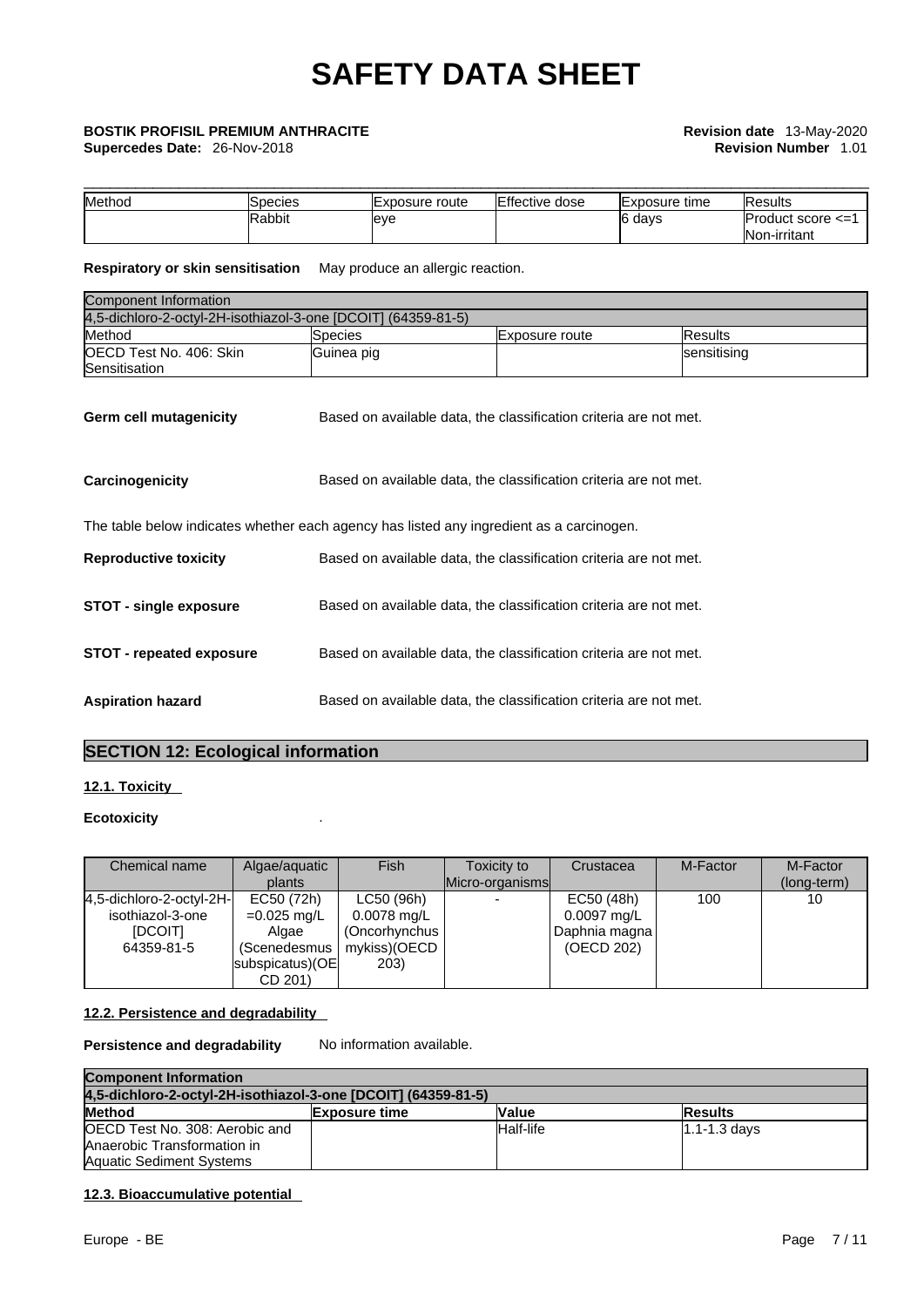**Supercedes Date:** 26-Nov-2018 **Revision Number** 1.01

**Bioaccumulation** There is no data for this product.

#### **Component Information**

| Chemical name                                              | <b>Partition coefficient</b> | <b>Bioconcentration factor (BCF)</b> |
|------------------------------------------------------------|------------------------------|--------------------------------------|
| 4,5-dichloro-2-octyl-2H-isothiazol-3-one<br><b>IDCOITI</b> | 4.4                          |                                      |
| 64359-81-5                                                 |                              |                                      |

#### **12.4. Mobility in soil**

**Mobility in soil** No information available.

#### **12.5. Results of PBT and vPvB assessment**

**PBT and vPvB assessment** The components in this formulation do not meet the criteria for classification as PBT or vPvB. .

| Chemical name                                                  | PBT and vPvB assessment         |
|----------------------------------------------------------------|---------------------------------|
| Silanetriol, ethyl-, triacetate<br>17689-77-9                  | The substance is not PBT / vPvB |
| 4,5-dichloro-2-octyl-2H-isothiazol-3-one [DCOIT]<br>64359-81-5 | The substance is not PBT / vPvB |

#### **12.6. Other adverse effects**

**Other adverse effects** No information available.

## **SECTION 13: Disposal considerations**

#### **13.1. Waste treatment methods**

| Waste from residues/unused<br>products | Dispose of contents/container in accordance with local, regional, national, and<br>international regulations as applicable. |
|----------------------------------------|-----------------------------------------------------------------------------------------------------------------------------|
| Contaminated packaging                 | Do not reuse empty containers. Handle contaminated packages in the same way as the<br>product itself.                       |
| <b>European Waste Catalogue</b>        | 08 04 10 waste adhesives and sealants other than those mentioned in 08 04 09                                                |
| Other information                      | Waste codes should be assigned by the user based on the application for which the<br>product was used.                      |

## **SECTION 14: Transport information**

| Land transport (ADR/RID)        |                |
|---------------------------------|----------------|
| 14.1 UN Number                  | Not regulated  |
| 14.2 Proper Shipping Name       | Not regulated  |
| 14.3 Transport hazard class(es) | Not regulated  |
| 14.4 Packing Group              | Not regulated  |
| 14.5 Environmental hazards      | Not applicable |
| <b>14.6 Special Provisions</b>  | None           |
| <b>IMDG</b>                     |                |
| 14.1 UN number                  | Not regulated  |
| 14.2 Proper Shipping Name       | Not regulated  |
| 14.3 Transport hazard class(es) | Not regulated  |
|                                 |                |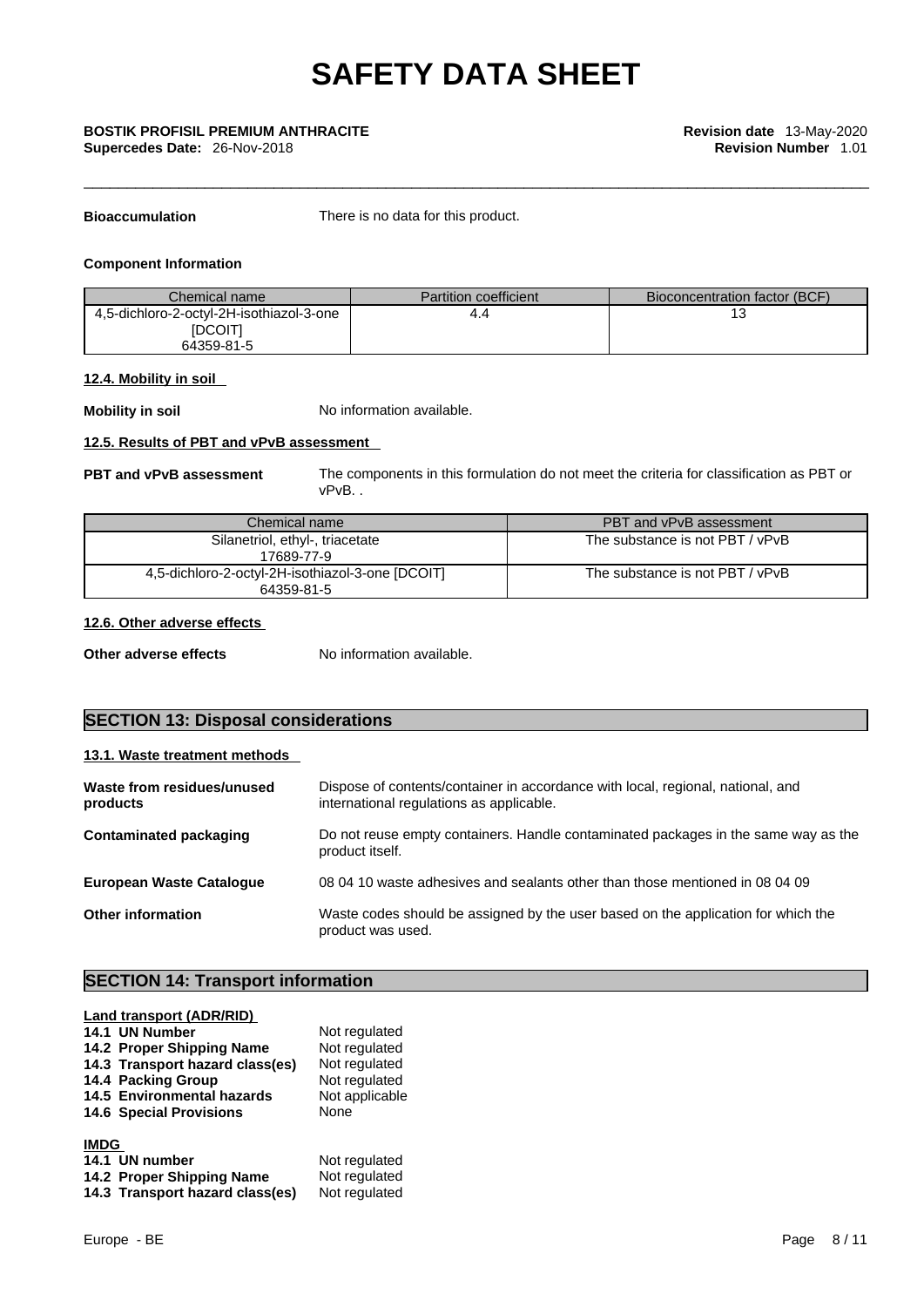## \_\_\_\_\_\_\_\_\_\_\_\_\_\_\_\_\_\_\_\_\_\_\_\_\_\_\_\_\_\_\_\_\_\_\_\_\_\_\_\_\_\_\_\_\_\_\_\_\_\_\_\_\_\_\_\_\_\_\_\_\_\_\_\_\_\_\_\_\_\_\_\_\_\_\_\_\_\_\_\_\_\_\_\_\_\_\_\_\_\_\_ **BOSTIK PROFISIL PREMIUM ANTHRACITE Revision date** 13-May-2020 **Supercedes Date:** 26-Nov-2018 **Revision Number** 1.01

| 14.4 Packing group             | Not regulated                                                                                |  |
|--------------------------------|----------------------------------------------------------------------------------------------|--|
| <b>14.5 Marine Pollutant</b>   | Np.                                                                                          |  |
| <b>14.6 Special Provisions</b> | None                                                                                         |  |
|                                | 14.7 Transport in bulk according to Annex II of MARPOL 73/78 and the IBC Code Not applicable |  |
|                                |                                                                                              |  |

| Air transport (ICAO-TI / IATA-DGR) |                |  |  |
|------------------------------------|----------------|--|--|
| 14.1 UN number                     | Not regulated  |  |  |
| 14.2 Proper Shipping Name          | Not regulated  |  |  |
| 14.3 Transport hazard class(es)    | Not regulated  |  |  |
| 14.4 Packing group                 | Not regulated  |  |  |
| 14.5 Environmental hazards         | Not applicable |  |  |
| <b>14.6 Special Provisions</b>     | None           |  |  |
|                                    |                |  |  |

#### **Section 15: REGULATORY INFORMATION**

**15.1. Safety, health and environmental regulations/legislation specific for the substance or mixture**

#### **European Union**

#### **Registration, Evaluation, Authorization, and Restriction of Chemicals (REACh) Regulation (EC 1907/2006)**

#### **SVHC: Substances of Very High Concern for Authorisation:**

This product does not contain candidate substances of very high concern at a concentration >=0.1% (Regulation (EC) No. 1907/2006 (REACH), Article 59)

#### **EU-REACH (1907/2006) - Annex XVII - Substances subject to Restriction**

This product does not contain substances subject to restriction (Regulation (EC) No. 1907/2006 (REACH), Annex XVII).

#### **Substance subject to authorisation per REACH Annex XIV**

This product does not contain substances subject to authorisation (Regulation (EC) No. 1907/2006 (REACH), Annex XIV)

**Ozone-depleting substances (ODS) regulation (EC) 1005/2009** Not applicable

**Persistent Organic Pollutants** Not applicable

**National Regulations**

**France** 

#### **Germany**

**Ordinance on Industrial Safety and Health - Germany - BetrSichV** No flammable liquids in accordance with BetrSichV

| Water hazard class (WGK)        | obviously hazardous to water (WGK 2)   |
|---------------------------------|----------------------------------------|
| <b>TRGS - 510 Storage Class</b> | Storage Class 10 : Combustible liquids |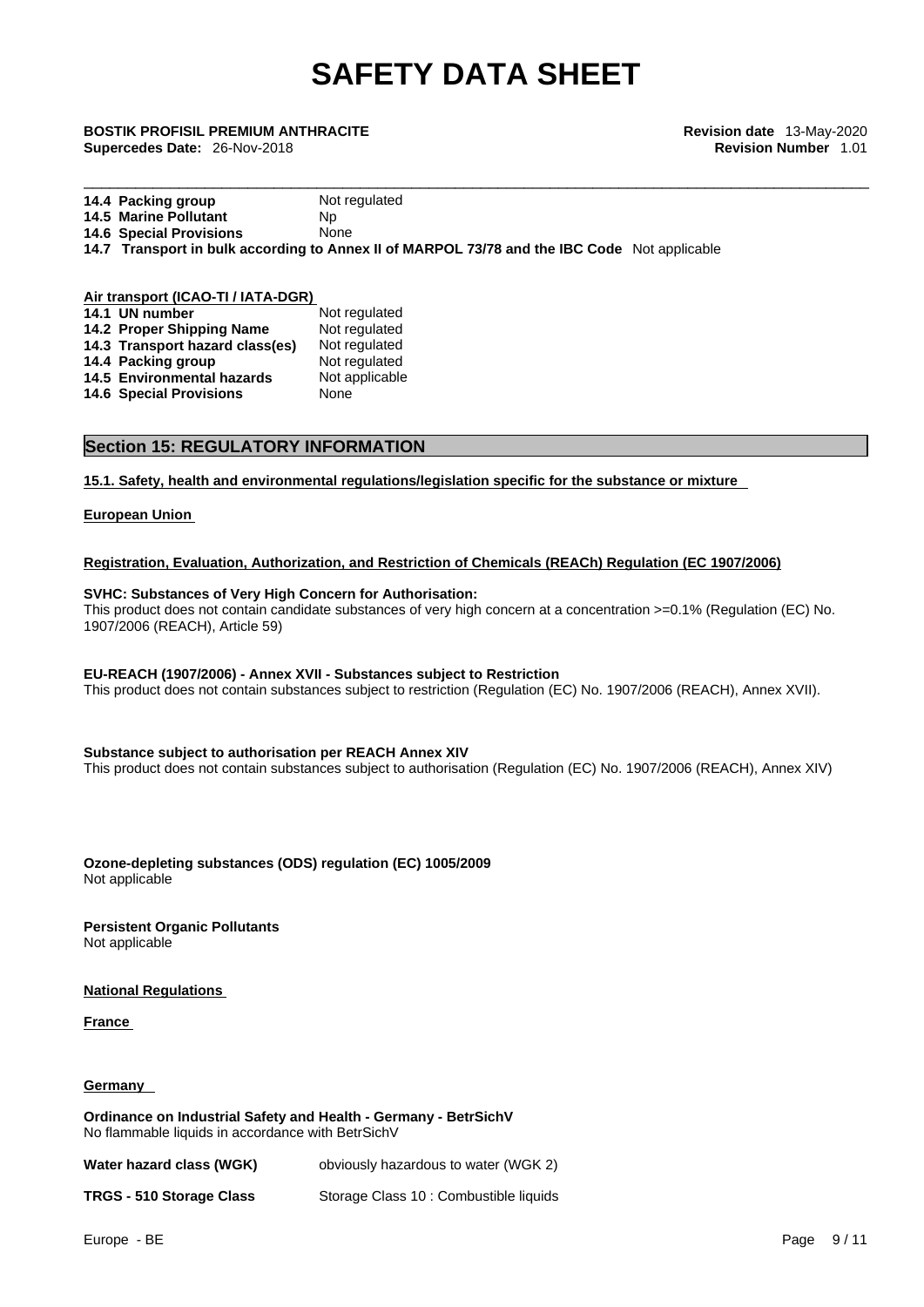\_\_\_\_\_\_\_\_\_\_\_\_\_\_\_\_\_\_\_\_\_\_\_\_\_\_\_\_\_\_\_\_\_\_\_\_\_\_\_\_\_\_\_\_\_\_\_\_\_\_\_\_\_\_\_\_\_\_\_\_\_\_\_\_\_\_\_\_\_\_\_\_\_\_\_\_\_\_\_\_\_\_\_\_\_\_\_\_\_\_\_ **BOSTIK PROFISIL PREMIUM ANTHRACITE Revision date** 13-May-2020 **Supercedes Date:** 26-Nov-2018 **Revision Number** 1.01

#### **Netherlands**

**List of Carcinogenic, mutagenic and reproductive toxin substances in accordance with Inspectorate SZW (Netherlands)**

Not Listed

#### **15.2. Chemical safety assessment**

Chemical Safety Assessments have been carried out by the Reach registrants for substances registered at >10 tpa. No Chemical Safety Assessment has been carried out for this mixture

#### **SECTION 16: Other information**

#### **Key or legend to abbreviations and acronyms used in the safety data sheet**

#### **Full text of H-Statements referred to under section 3**

EUH014 - Reacts violently with water

H302 - Harmful if swallowed

- H314 Causes severe skin burns and eye damage
- H317 May cause an allergic skin reaction
- H318 Causes serious eye damage
- H330 Fatal if inhaled

H400 - Very toxic to aquatic life

#### **Legend**

| <b>TWA</b>  | TWA (time-weighted average)                               |
|-------------|-----------------------------------------------------------|
| <b>STEL</b> | STEL (Short Term Exposure Limit)                          |
| Ceiling     | Ceiling Limit Value                                       |
| $\star$     | Skin designation                                          |
| <b>SVHC</b> | Substance(s) of Very High Concern                         |
| <b>PBT</b>  | Persistent, Bioaccumulative, and Toxic (PBT) Chemicals    |
| vPvB        | Very Persistent and very Bioaccumulative (vPvB) Chemicals |
| STOT RE     | Specific target organ toxicity - Repeated exposure        |
| STOT SE     | Specific target organ toxicity - Single exposure          |
| EWC         | European Waste Catalogue                                  |

#### **Key literature references and sources for data** No information available

| <b>Prepared By</b>         | <b>Product Safety &amp; Regulatory Affairs</b> |
|----------------------------|------------------------------------------------|
| <b>Revision date</b>       | 13-May-2020                                    |
| Indication of changes      |                                                |
| <b>Revision note</b>       | SDS sections updated, 1, 2, 11.                |
| <b>Training Advice</b>     | No information available                       |
| <b>Further information</b> | No information available                       |

#### **This material safety data sheet complies with the requirements of Regulation (EC) No. 1907/2006**

#### **Disclaimer**

The information provided in this Safety Data Sheet is correct to the best of our knowledge, information and belief at the date of its publication. The information given is designed only as a guidance for safe handling, use, processing, storage, transportation, disposal and release and is not to be considered a warranty or quality specification. The information relates only to the specific material designated and may not be valid for such material used in combination with any other materials or in any process, unless specified in the text.